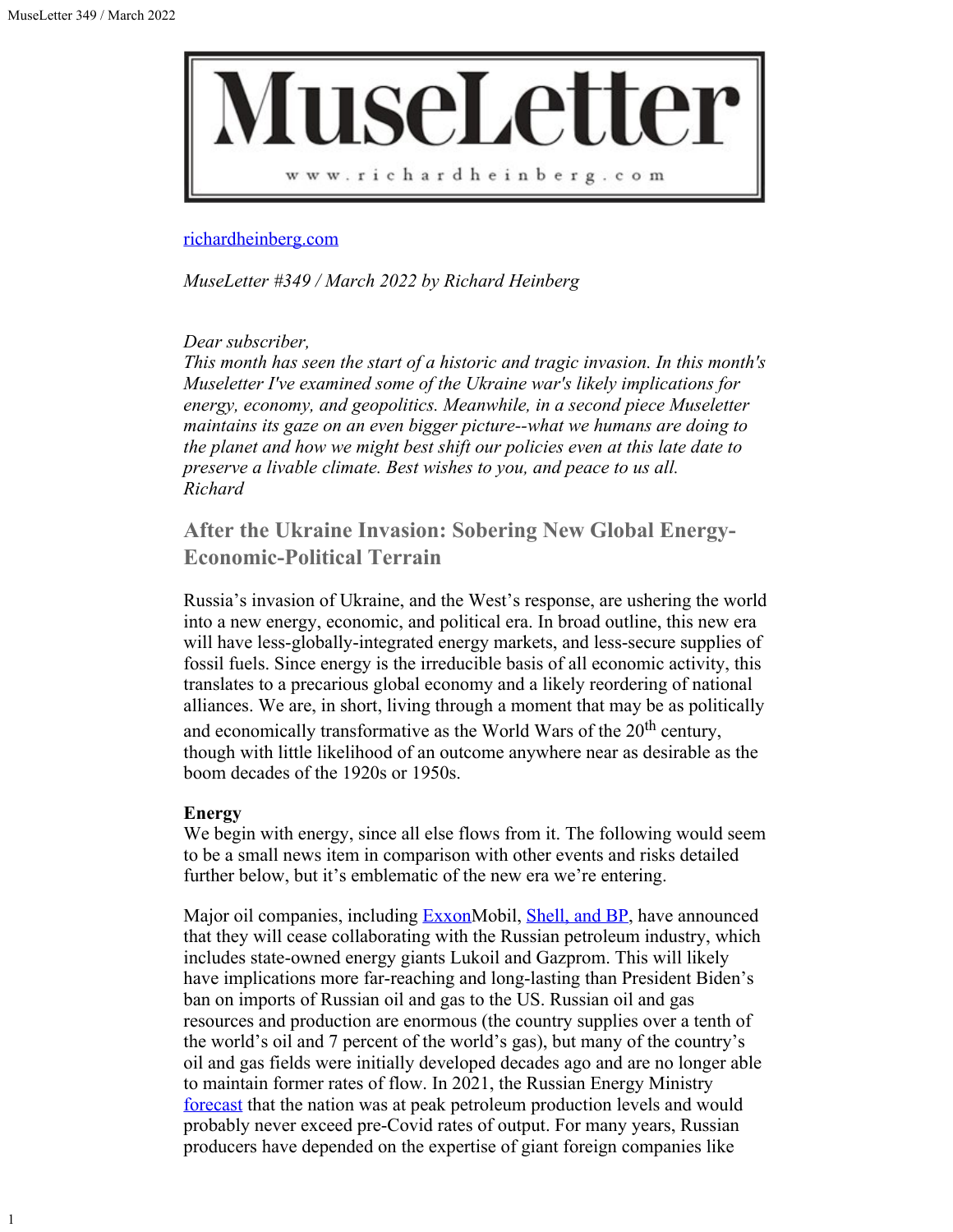ExxonMobil to help manage depleting fields and keep production up for as long as possible. Production cooperation agreements required years of negotiation, along with the transfer of key personnel and billions of dollars' worth of infrastructure. With those agreements now in tatters, it is unlikely that Western oil companies will revive them, even if a relatively quick resolution to the Ukraine war ensues. Whether export embargoes continue or not, Russian oil production will begin to decline, and, unless the Russian oil industry quickly obtains investment and expertise from China and India, the declines may happen faster than almost anyone would have predicted.

This comes at a time when global oil production has remained below November 2018 levels for the past 27 months. Demand has been whipsawed by the pandemic, leaving companies wary to start new projects. At the same time, the industry is running out of places to drill. Oil discoveries have been declining for decades; discovery levels for 2021 were the <u>[lowest in 75 years](https://www.offshore-energy.biz/oil-gas-discoveries-in-2021-to-hit-lowest-level-in-75-years-rystad-says/)</u>.

Earlier this month oil prices spiked to \$130 per barrel, with some commentators forecasting prices of \$150 or even \$200 by midsummer if the war drags on. But now prices are back down below \$100 and inflation-wary economists are breathing a sigh of relief. I'm not so sure celebration is warranted. As Rystad Energy's senior oil market analyst [Louise Dickson](https://www.rigzone.com/news/cheaper_oil_may_be_short_lived-16-mar-2022-168272-article/?mc_cid=8a5db752e5&mc_eid=300d9d9a54) [points out](https://www.rigzone.com/news/cheaper_oil_may_be_short_lived-16-mar-2022-168272-article/?mc_cid=8a5db752e5&mc_eid=300d9d9a54), the market has probably not fully factored in the potential impact of reduced Russian production and exports.

If oil prices resume their upward hike, the results could be severe. In the last 75 years, a recession resulted each time oil prices roughly doubled (as happened in 1972, 1979, 1990, 1999, and 2008). While the world uses oil more efficiently now than it did decades ago, it is still overwhelmingly dependent on petroleum for transportation and agriculture. The switch to electric cars is happening far too slowly to make much of a difference over the next couple of years. So, what are the options to maintain affordable oil prices and avert economic mayhem?

In the US, there have been calls to open the taps on domestic oil and gas production in order to ease prices. The assumption that US producers can simply open their spigots is understandable, given the industry's last few years of astounding success at coaxing millions of barrels per day from rock formations that geologists had long ago given up on. And it's true that tight (shale) oil wells can be brought online much more quickly than conventional wells. World conventional oil production had been on a plateau since 2005, a year that saw the height of "peak oil" awareness as measured by Google searches. Since then, salvation has come from unconventional oil, a category that includes Canada's oil sands and US tight oil (sometimes called "shale oil") produced by horizontal drilling and hydrofracturing. Between 2006 and 2019, the United States went from pumping about 5 million barrels of oil per day to over 12 million barrels—a rate of growth never before seen anywhere in the world. But now, after more than a dozen years, shale's shine is fading. Fracking producers have cut back on drilling because they got hammered by lower prices during the pandemic while having no discipline about curtailing production. Now investors are much more circumspect and demand returns on their investments, which they are now seeing due to high prices. But that isn't the full story. Most production and profit have come from small sweet spots within the larger geological formations that drillers have targeted. And those sweet spots have been drilled so full of vertical holes and lateral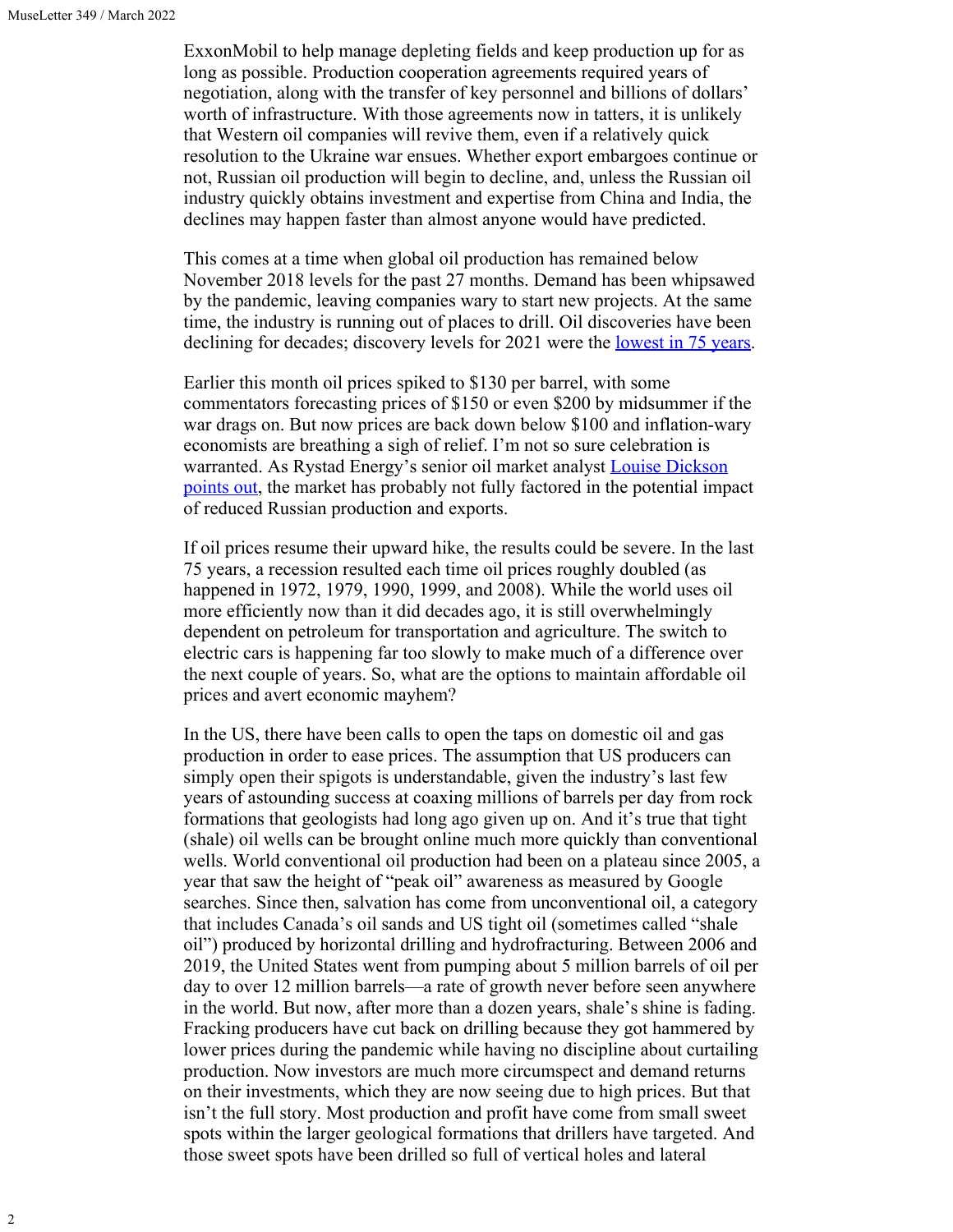extensions that there's hardly room for more. As Earth scientist David Hughes has documented in a [series of detailed studies](https://shalebubble.org/), only the Permian Basin in Texas still has growth potential. The Bakken region in North Dakota, an enormous source of petro-optimism just years ago, is already in terminal decline, as are most other tight oil plays. US production may increase slowly and only somewhat from its current levels, but only for a couple of years or so until the effects of depletion elsewhere overcome rising production in the Permian.

The US Strategic Petroleum Reserve holds only about a week's worth of world oil supply. Of course, there is zero likelihood that it would be emptied in such a short timeframe. This reserve is meant to help the nation and the world get through just a few weeks of supply difficulties. If drawn down by a couple of million barrels per day, it would be exhausted in a year.

There is talk of the [US helping Venezuela](https://www.reuters.com/world/us/exclusive-washington-pins-easing-venezuela-sanctions-direct-oil-supply-us-2022-03-09/) increase its oil production as a way of offsetting any global loss of Russian crude. Venezuela boasts enormous reserves of extra-heavy oil. However, terrible relations with the US during the Chavez-Maduro years and poor management of the state-owned oil company PDVSA led to sharply declining production. Last week Washington sent a high-level delegation to Caracas, and President Maduro freed two American prisoners (one of them an oil executive). But Venezuela's oil, however plentiful, will be slow and expensive to access. Further, as with Canada's oil sands, there will be an enormous environmental price to pay. Adding to the complexity is the fact that Venezuela and Russia have been cozying up in recent years. Venezuela's oil ministry now says that the country might be able to hike production by  $400,000$  barrels per day, without offering a timeframe, if granted the licensed exemption from US sanctions. Or is this just an empty promise designed to help end the sanctions?

What about OPEC? Reportedly, the Saudis [wouldn't even answer the phone](https://www.theguardian.com/us-news/2022/mar/09/saudi-arabia-and-uae-leaders-decline-calls-with-biden-amid-fears-of-oil-price-spike) when President Biden called to ask their country to supply more oil to world markets. Most of the Middle East's oilfields are **half-depleted**, so raising production by much now would damage reservoirs, reducing future capacity.

The world is feeling a hint of oil shortage where it hurts most: global diesel fuel supplies are at the <u>lowest level</u> since 2008. Diesel is essential to trucks, which move raw materials and finished products of all kinds. Without diesel, the machinery of civilization would seize up within days. Some US truck stops are already **rationing** fuel to customers.

Many environmentalists are promoting the notion that electric vehicles and solar panels can rescue the world from dependence on Russian oil and gas. But a renewables build-out would be glacial in pace, requiring massive new infrastructure. After the past 20 years of dramatic expansion in wind and solar, these two sources together currently supply the world with just [3.3](https://ourworldindata.org/energy-mix) [percent of its energy](https://ourworldindata.org/energy-mix). And there are doubts about the sufficiency of raw materials for building panels, turbines, and batteries at a vast scale. As I have written [elsewhere](https://www.resilience.org/stories/2021-11-02/how-much-of-the-worsening-energy-crisis-is-due-to-depletion/), the real energy transition will almost certainly not be a complete and seamless migration from fossil fuels to solar and wind, but rather a shift from using a lot of energy to using a lot less.

The build-out of nuclear power shares one challenge with renewables—i.e., the need for massive electrification of industry and transportation. But to this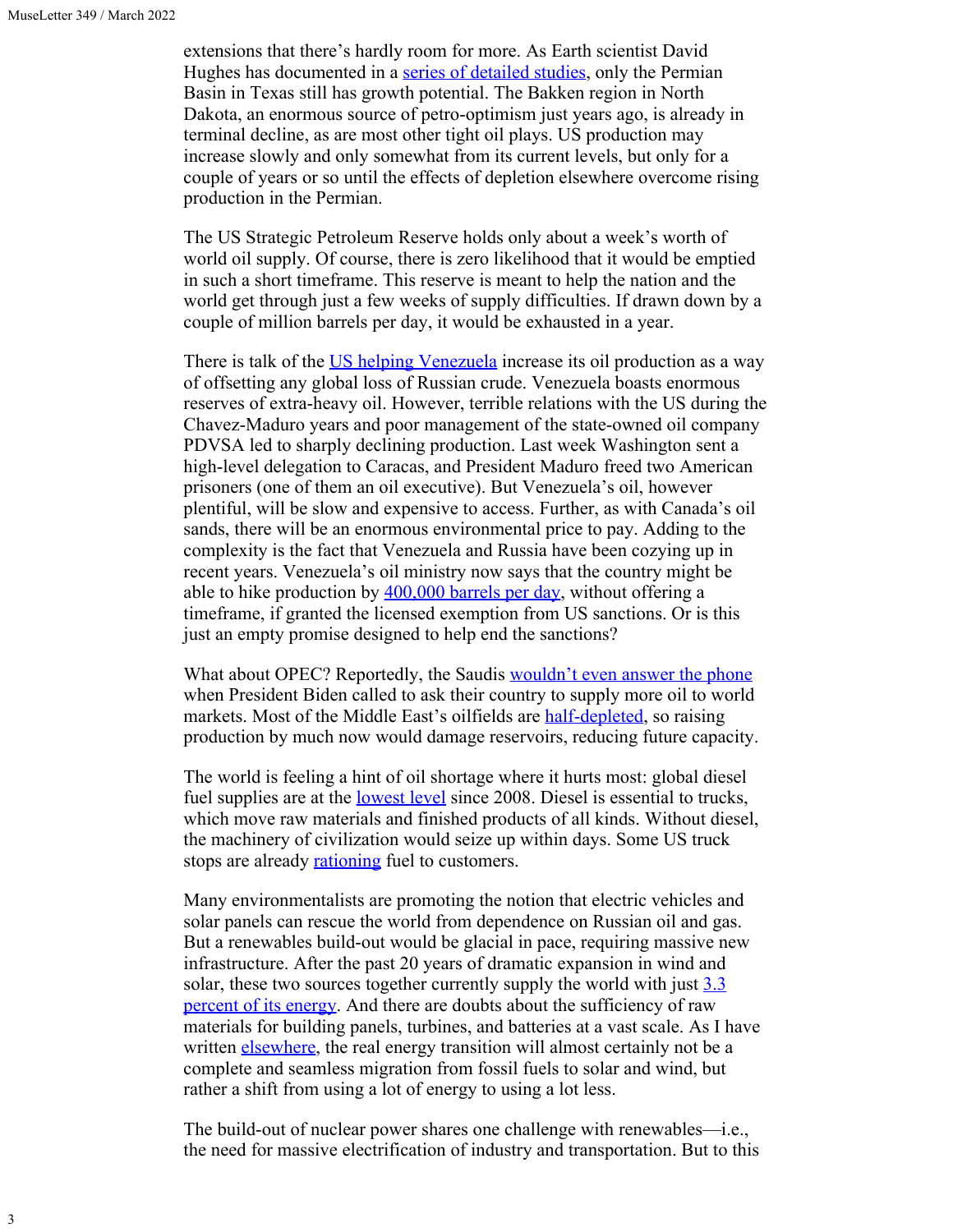4

it adds higher construction costs, the problem of uranium depletion, and added environmental and political risks (as we are seeing now with the Russian takeover of *Ukrainian nuclear power stations*).

Coal is not immune to contagion from the rising prices of oil and gas. Last week, spot coal prices in China reached nearly double the government-set price cap. While there were domestic reasons for the price spike, there is also an international dimension: with natural gas potentially in short supply because of the Ukraine war, prices for shipments of coal are wafting skyward. At the same time, many of China's coalmines are getting more expensive to operate due to **[depletion](https://multimedia.scmp.com/infographics/news/china/article/3009528/shrinking-cities/index.html)**.

In short, the world is now grasping at straws in its efforts to maintain affordable energy flows. We are probably near the inflection point that analysts who track resource depletion have long warned about. Regardless of the strategy chosen, total energy usage will likely be unable to grow much, and may start to decline from here on. Rising energy prices will periodically destroy demand by shrinking the economy, thus lowering demand (and prices) temporarily until economies can partially recover; then prices will be bid upward once more. The cycle may continue to repeat itself, each time at a lower level of economic activity and energy usage—though there is an outside chance that we will see a huge blowout of the financial system that lowers demand dramatically, once-and-for-all. The only sensible way forward would be to cooperatively manage production and consumption through [rationing](https://www.resilience.org/stories/2022-03-15/the-best-climate-policy-youve-probably-never-heard-of/) in order to reduce shocks and adapt to new and continuously shifting economic conditions.

#### **Economy**

There is a lot to discuss in this section, so please forgive a bit of rambling.

Rising energy prices are inherently inflationary, since energy is needed for all economic activity. Inflation in the US is running at nearly 8 percent—the highest in 40 years—which has perilous political ramifications for the party in power. But, at the same time, the world has engineered an enormous debt bubble, which carries the potential for large-scale *deflation*. In an ideal world, inflationary and deflationary trends would balance each other out. But our real world is far from ideal. Ahead we face both turbulence and contraction.

Economic contraction is, of course, the one outcome that world leaders wish to avoid at all cost (though, at long last, the IPCC is starting to *discuss* [degrowth](https://timotheeparrique.com/degrowth-in-the-ipcc-ar6-wgii/) in a possible climate scenario). In the absence of a shared recognition that the end of growth is inevitable, nations and alliances of nations will probably try to expand their own economies at the expense of other nations and groups. This means more geopolitical tension and instability.

Capitalism is, by its very nature, a form of low-level economic warfare: competition is the norm within and between capitalist societies—tempered by high degrees of cooperation *within* corporations and nations. Geopolitical alliances are nearly always based on shared economic interests, and armed conflicts are often preceded by trade disputes.

With the Ukraine invasion and the Western response, the world has shifted to a kind of high-intensity economic warfare not seen since World War II: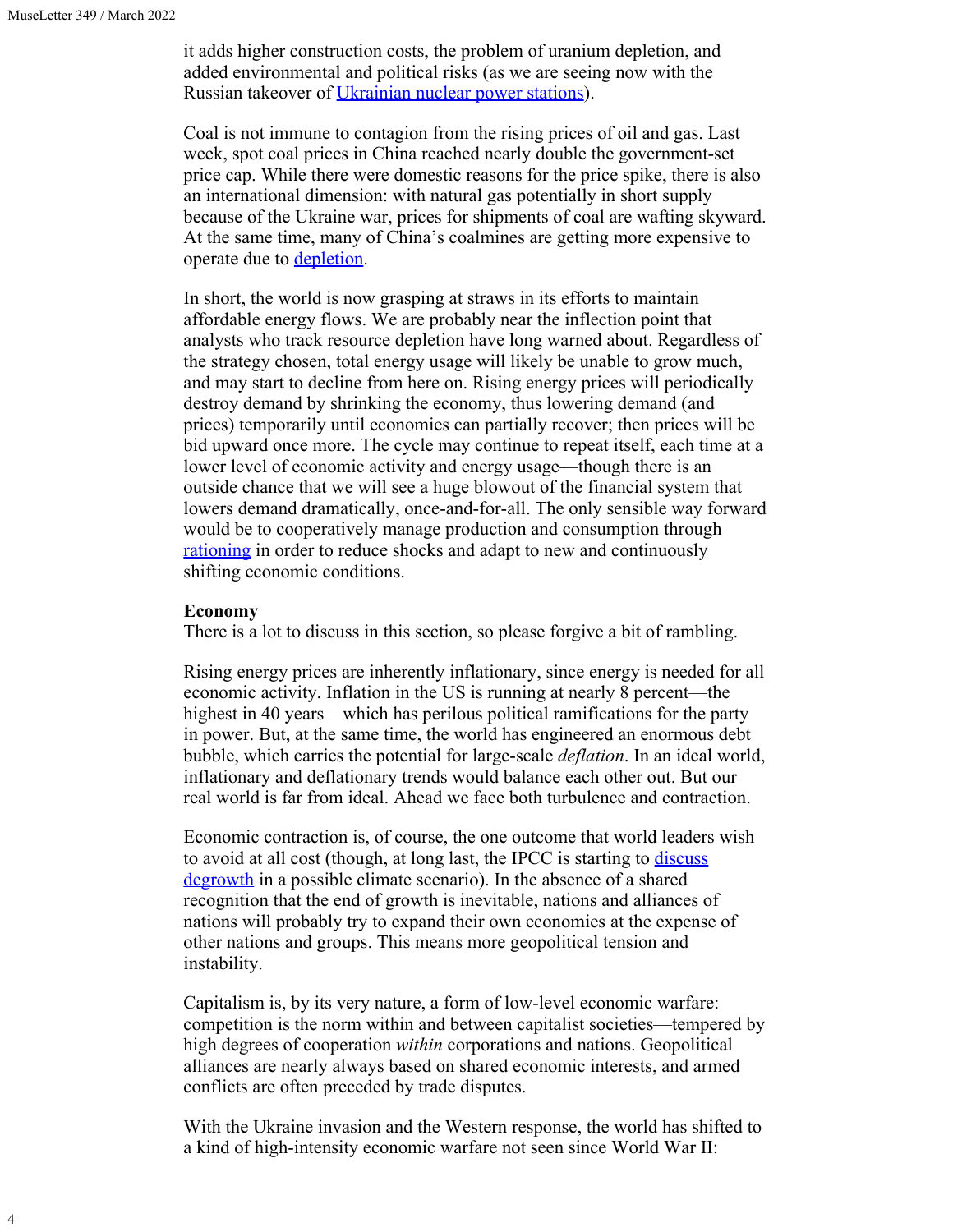5

- Sanctions have cut off Russian banks from global financial institutions, making it harder for Russian families and businesses to take out loans and use credit cards.
- Russian oligarchs have been individually targeted, and in some cases their assets have been seized.
- Many Western companies have moved out of Russia, with the list including McDonald's, Starbucks, Apple, Goldman Sachs, and JPMorgan Chase.
- Some companies have stopped exporting components to Russia, making it harder for Russian companies to manufacture cellphones, cars, and other high-tech items.
- Trading on Moscow's stock market was halted two weeks ago; when it resumes, stock prices will almost certainly plunge catastrophically.
- Russia's currency, the ruble, has lost nearly half its value since the invasion, thus raising the price of anything imported. The poor in Russia are feeling the pain first and foremost.
- As a result of the above, Russia could [default](https://www.cnn.com/2022/03/14/investing/russia-economy-default/index.html) on debts within days. Since the government has borrowed little, a default is unlikely to tip over the world's financial dominoes immediately; however, this would be a [disaster for Russia,](https://www.cnn.com/2022/03/17/economy/russia-default-explained/index.html) and would further destabilize the global system.

Historically, sanctions have been at least partly successful about one-third of the time they have been used, according to Nicholas Mulder [in an interview](https://www.theatlantic.com/ideas/archive/2022/03/russia-sanctions-economic-policy-effects/627009/) [with](https://www.theatlantic.com/ideas/archive/2022/03/russia-sanctions-economic-policy-effects/627009/) *The Atlantic's* Annie Lowrey. Rarely have they been deployed as sweepingly; but, even in the most extreme cases, as with North Korea, the consequences can sometimes be endured by the sanctioned country for years or even decades. Mulder makes the point that clarity in the purposes and goals of sanctions is essential to success. The only articulated goal in the current instance is for Russia to withdraw from Ukraine, but that outcome seems extremely unlikely in the short term.

Nevertheless, there are already signs the sanctions are having an impact on popular feeling in Russia, and on the opinions that matter the most—those of the oligarchs who keep Vladimir Putin in power. Erica Frantz, an expert on dictators at Michigan State University, recently [told journalist Max Fisher](https://nl.nytimes.com/f/newsletter/W-EFnGYnu84yxy6pxaKTxA~~/AAAAAQA~/RgRkDbs2P0TgaHR0cHM6Ly93d3cubnl0aW1lcy5jb20vMjAyMi8wMy8wOS93b3JsZC9ldXJvcGUvcnVzc2lhLXVrcmFpbmUtZWNvbm9teS5odG1sP2NhbXBhaWduX2lkPTkmZW1jPWVkaXRfbm5fMjAyMjAzMTEmaW5zdGFuY2VfaWQ9NTU0NTcmbmw9dGhlLW1vcm5pbmcmcmVnaV9pZD0xMDQwMjk4Nzcmc2VnbWVudF9pZD04NTI1OSZ0ZT0xJnVzZXJfaWQ9Nzk3MjY0Nzc1ODU2Mjk1M2U5MjE3ZTMwMWYzYjI3ODhXA255dEIKYio2NitiTWVpsVIWcmljaGFyZEBwb3N0Y2FyYm9uLm9yZ1gEAAAAAA~~), "The indicators of elite discontent that we have seen thus far are unusual in Putin's Russia and should therefore be taken seriously." So far, the invasion is not going well from Moscow's perspective. Russian forces are bogged down and making little headway against stiff Ukrainian resistance. A long war would certainly not be to Putin's domestic political advantage, nor would it aid his country's international standing or economic prospects. But retreat would, just as certainly, lead to Putin's downfall.

The UN Food and Agriculture Organization (FAO) food price index rose last month to its [highest level ever](https://www.fao.org/worldfoodsituation/foodpricesindex/en/). Wheat prices are up partly because both Ukraine and Russia are major wheat exporters. A global supply gap "could push up international food and feed prices by 8% to 22% above their already elevated levels," [according to](https://www.fao.org/3/cb9013en/cb9013en.pdf) an FAO representative. Ukraine and Russia together export more than a third of the world's grain products, and Russia is also a key exporter of fertilizers (made from natural gas), with much of Europe and Central Asia depending on the latter.

High grain prices have long been **associated with political instability**. The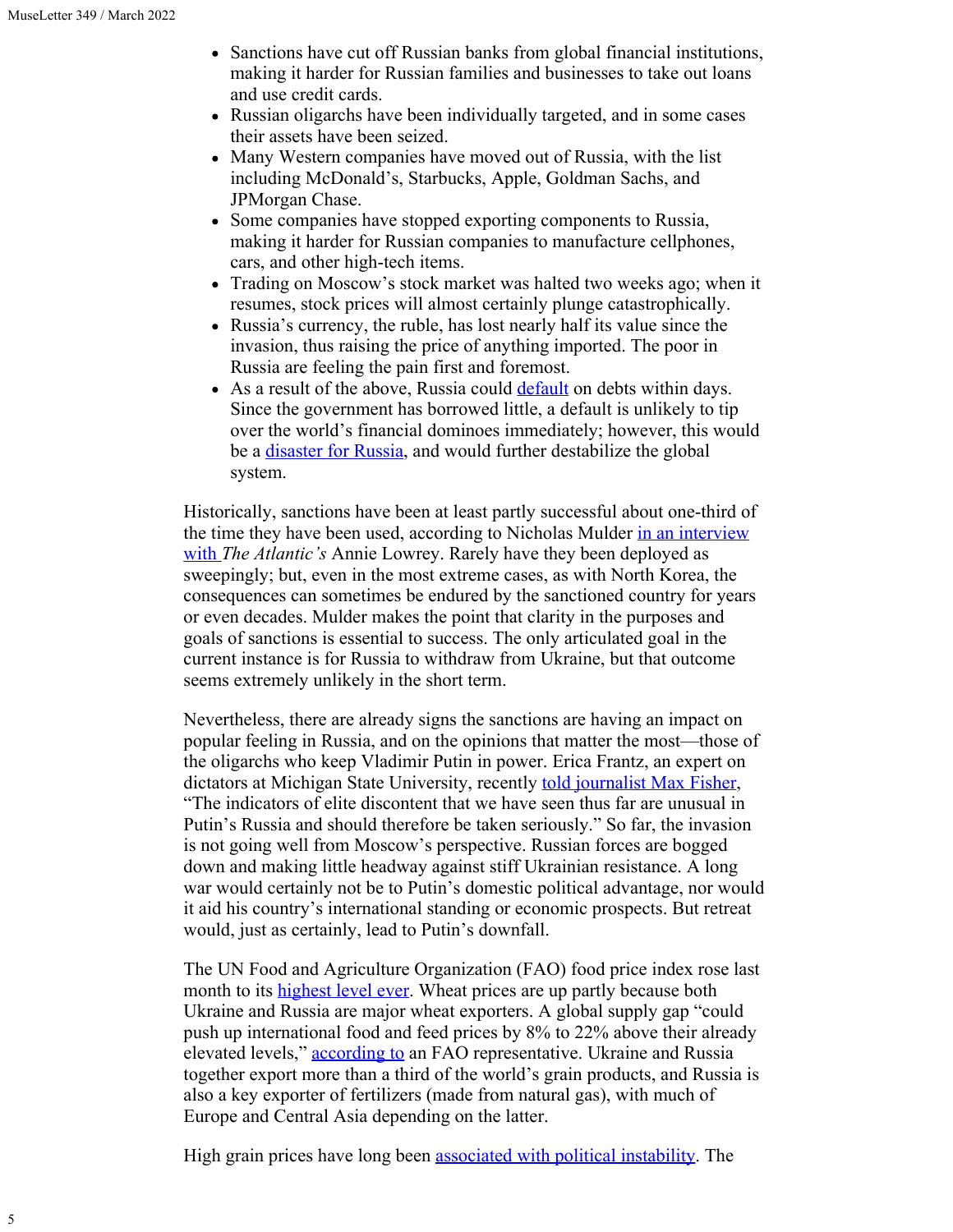Ukraine war could thereby help destabilize parts of the Middle East and Central Asia. Over the longer term, Europe, South Asia, and Africa might be vulnerable.

Western nations will feel various forms of blowback from their economic warfare, likely including delays along the global supply chain. Such problems will be far worse if China comes to Russia's aid (see below). The world has spent decades building complex supply chains. I doubt if these will be quickly replaced or restructured; and, relying as they do on localized sources of minerals, expertise, and cheap labor, some may not be repairable.

The one sure winner in the Ukraine invasion, as in all wars, is the armaments industry. It's too bad we can't eat tanks and shells, the manufacture of which will be soaking up more and more of the world's wealth.

#### **Politics, Geopolitics, and Governance**

After the Ukraine crisis, the world will likely be more polarized. As the US continues its decline as a global hegemon, it may more aggressively seek to maintain zones of influence—even as it continues to digest the fact that recent wars in Vietnam, Afghanistan, and Iraq proved disastrous.

The current crisis may harm China, because it derives most of its economic power from liberalization of trade. So far, the Chinese are avoiding criticizing Russia, but are also withholding military aid. Unsurprisingly, Chinese leaders are looking out for their own interests.

Russia and China have for years been trying to end US economic dominance by forging trade partnerships in a way that circumvents the global supremacy of the US dollar. Washington has perceived this as a serious long-term threat (which it is!). Now, with the West's open economic hostility against Russia, China could lose an important ally. A great deal depends on its response. If China were to come to Russia's aid militarily, the prospect for global war would increase significantly. So far, Chinese President Xi does not appear willing to risk everything because of Putin's folly. More likely, China will "help" Russia by replacing Western oil and gas giants in managing Russian energy industries, and doing roughly the same with Russian mineral producers (global nickel prices spiked after the invasion).

Without Chinese aid, it's unclear how long Russia's economy can teeter without severe domestic political consequences. Tens of thousands of Russians, many of them intellectuals and journalists, have fled to Istanbul. This exodus somewhat eases the domestic political pressure on Putin. And, as independent media are shut down, Russians become more detached from global information flows. But totalitarian perception management has a way of backfiring eventually. There is talk of a palace coup in Moscow, but it's unclear if this talk is just Western disinformation. If Putin were indeed toppled, a leadership vacuum might result, which could lead to even more geopolitical risk and uncertainty.

Sadly and ironically, all of this geopolitical destabilization is happening as democracy in the US is faltering, and as the nation faces a possible right-wing takeover. The Trump years showed just how fragile US political institutions can be when confronted by authoritarian populism. While Trump himself is unlikely to be elected to another term, his party is busy cementing minority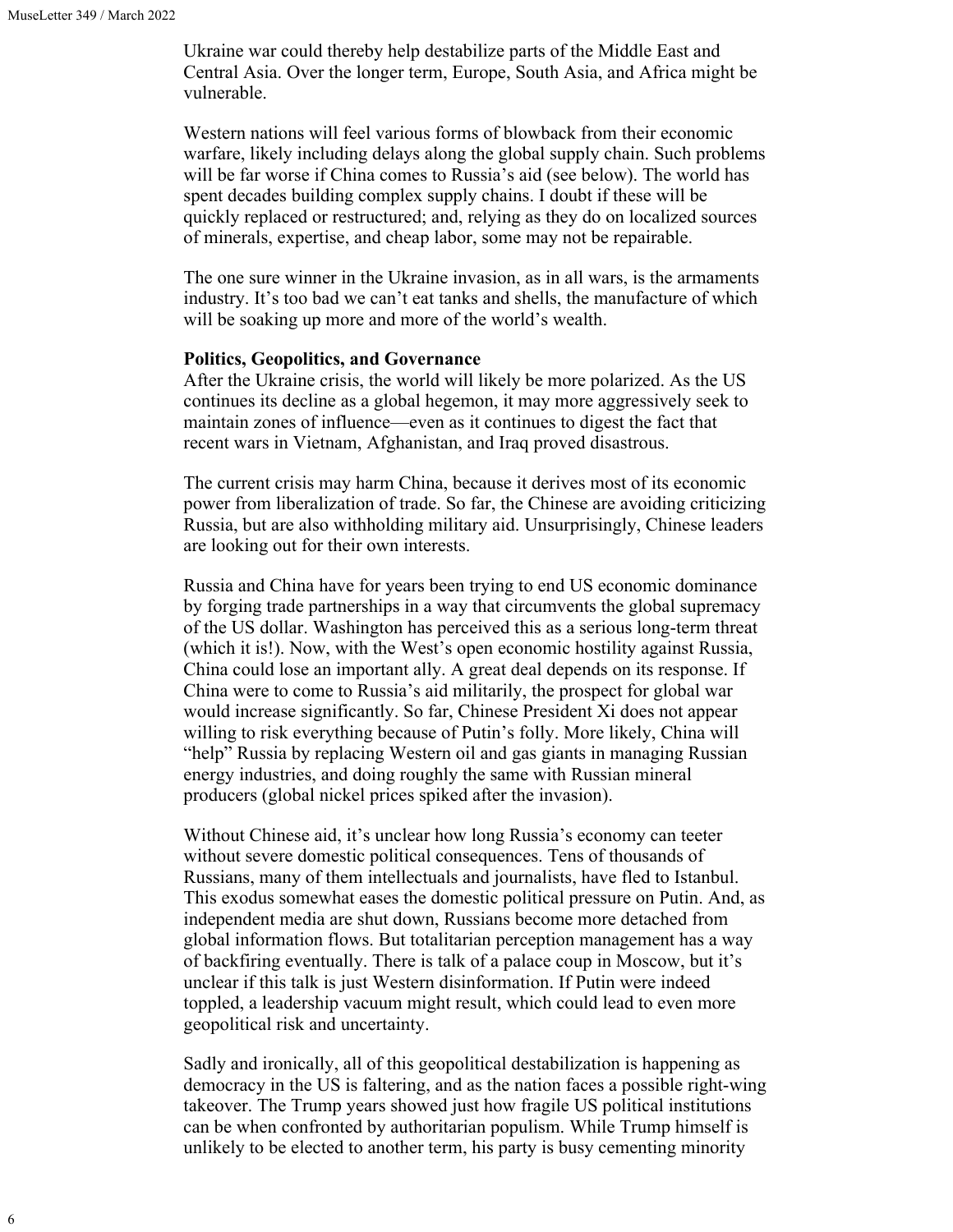rule in place in half the nation's states, and perhaps in Washington as well.

Europe is experiencing a pivot just as drastic, though complicated by national borders. Germany, the continent's economic powerhouse, is rethinking its long-planned energy transition after halting Nord Stream 2, the new gas pipeline from Russia that would have provided Europe with fifty-five billion cubic meters of gas per year. Berlin is quickly rethinking its plans to ditch coal, even though that means reneging on climate goals. There are also hasty plans to build LNG import terminals to replace the gas Germany has been guying from Russia—as a source both of electricity and fertilizer. The terminals will take two years to build, and the LNG, much of it coming from the US, will cost much more than piped Russian gas. Berlin is also reversing its policy of maintaining only a vestigial military force. If the country follows through on [plans just announced,](https://www.dw.com/en/where-is-germanys-military-budget-going/a-61136184) it could become the world's third largest military spender, after the US and China.

The political shifts following from the Ukraine invasion come at a time when skillfully produced disinformation has become a serious challenge to democracies worldwide. In particular, Russian propaganda has increasingly infected both far right and anti-imperialist left news outlets in North America and Europe. But Russia is far from being the only source of fake news, and tools of disinformation are quickly becoming cheaper and more effective. Indeed, the manipulation of perception and opinion is reaching the point where it will soon become extremely difficult if not impossible to tell who did what when, and therefore who's right and who's wrong in any given instance. Whoever controls artificial intelligence (AI) will effectively control perceived reality.

At a social gathering in Berkeley, California, a few days ago I chanced to meet an AI researcher who demonstrated on his computer things I thought would not be possible for another decade or two, if ever. With a minute's worth of keystrokes he was able to produce entirely new text and images, made to order. The result could be a piece of visual artwork, an essay, a news story, or a faked photograph. This technology could put millions of information workers and visual artists out of work. And if this is what's possible in a living room in Berkeley with a laptop, imagine what can be done in Langley or Moscow with a supercomputer. It's safe to assume that reality is already being simulated in ways to which most of us currently give little thought. When it is no longer possible to tell truth from simulation, democracy becomes nearly untenable.

## **Climate and Environment**

It seems perverse to treat the subject of climate change as a tag-on item in this overview of recent events, unmentioned in the essay's title. But, after all, that's reflective of the priority that climate is getting from policy makers and journalists these days.

Any loss of global trust and cooperation hobbles progress toward peacefully reducing human overshoot on planet Earth. We appear to be nearing a historical moment of "let's choose sides and fight" as opposed to "let's sit down together and figure out what to do." As I've written **[elsewhere](https://www.resilience.org/stories/2022-03-15/the-best-climate-policy-youve-probably-never-heard-of/)**, our best hope to avert climate catastrophe is a cooperative agreement to cap and ration fossil fuel production and consumption. Absent that, our future is most likely a mad scramble for what's left.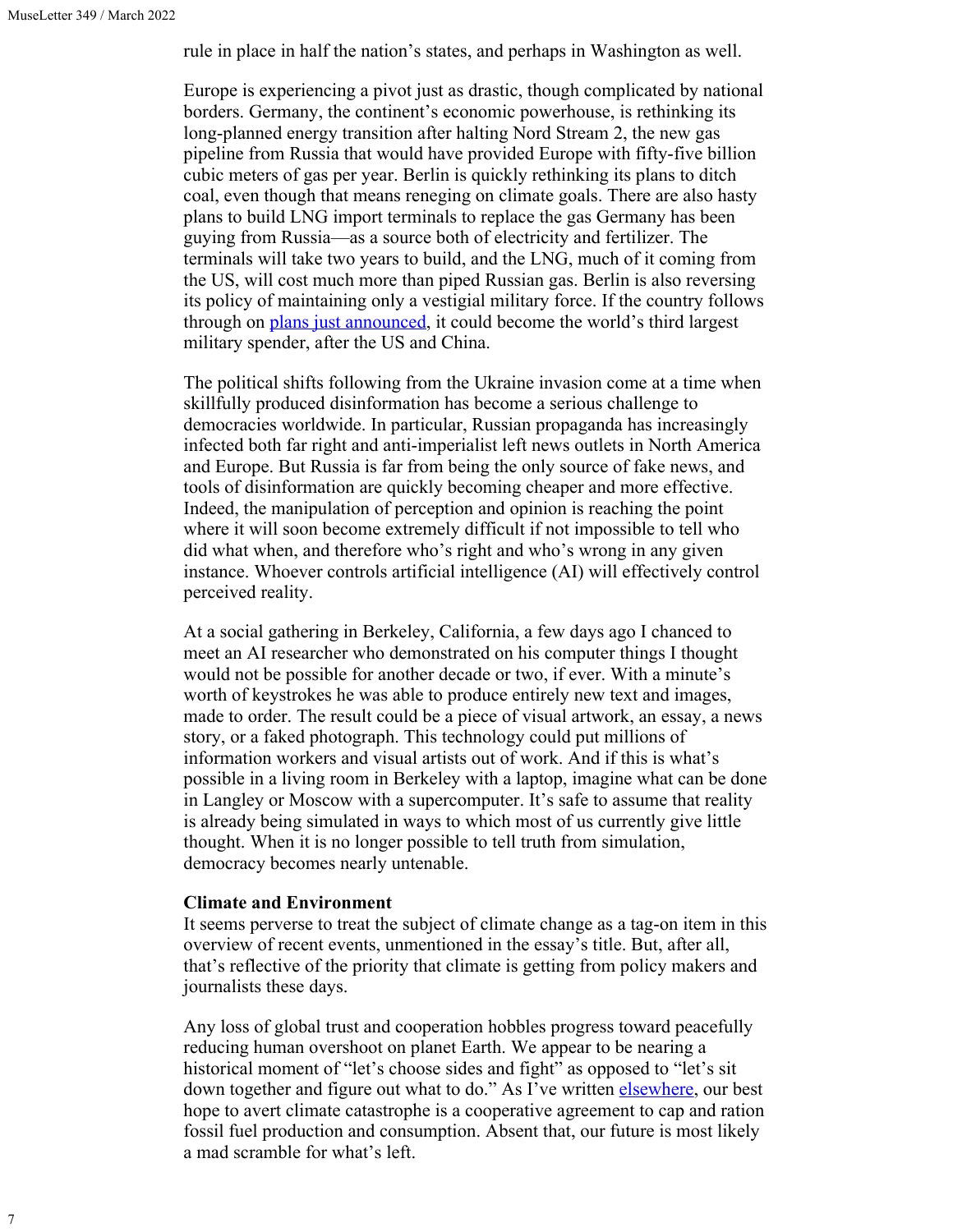If I'm right in saying that the Ukraine invasion likely signals the end of global energy growth, then any decline in fossil fuel production would be accompanied by a corresponding decline in carbon emissions (disregarding, for a moment, possible tipping points associated with [melting permafrost](https://www.sciencedaily.com/releases/2022/03/220314120647.htm) or [methane hydrates](https://eos.org/editors-vox/could-subsea-methane-hydrates-be-a-warming-tipping-point)). Perhaps that's a good thing. Meanwhile the people of Ukraine suffer; and world leaders, transfixed by geopolitics, seem even further away from collective recognition of what will be required to avert societal collapse.

# **The Best Climate Policy You've Probably Never Heard Of**

Current strategies to combat climate change aren't working. Carbon emissions are still *increasing*. But there is a way forward that would actually reduce carbon emissions—a way that's simple and transparent and that would enable long-term planning for policy makers, as well as greater security for the general public. Spoiler alert: there's a hitch.

Before exploring this alternative pathway, let's take a brief look at three current strategies to halt global warming that, despite good intentions, are *not* working.

Solutions involving energy substitution aren't working. While the world is increasing the levels of solar and wind power in its overall energy mix, annual growth in total energy usage still exceeds these renewable additions except in years of severe economic recession. Solar and wind are just supplementing, not displacing fossil fuels. So, despite significant spending and policy effort, we're pumping more  $CO<sub>2</sub>$  into the atmosphere now than we were just a few years ago (probably just *not quite as much* more as we would if no substitution efforts had been undertaken).

Divestment isn't working. The idea is ingenious: if activists can starve the fossil fuel industry of capital by persuading institutional investors to stop buying shares in companies like ExxonMobil, and by talking banks into loaning no more money for extraction projects, then production rates for oil, coal, and natural gas should eventually fall. It's a worthy effort, but in spite of [heartening successes](https://therevelator.org/divestment-big-month/) at getting pension funds and university endowments to back away from investments in the oil, coal, and gas industries, those industries are finding plenty of money to fund projects.

Finally, taxing carbon isn't working. Nearly 50 countries have some form of [price on carbon](https://en.wikipedia.org/wiki/Carbon_price), either through carbon taxes or [emissions trading](https://en.wikipedia.org/wiki/Emissions_trading) schemes. Economists generally agree that carbon taxes should eventually work; but, so far, the taxes haven't been high enough, or enacted in enough places, to actually turn the tide. Also, a tax gives no guarantee of actual reduction in fossil fuel usage, since money can simply be created by government borrowing and spending to subsidize the higher cost to fuel purchasers.

Many would argue that these are the best available means for turning the tide against climate change, and that we just need to try harder. Perhaps incremental progress could be made by doubling down on building solar panels, waging divestment campaigns, and lobbying for stiffer carbon taxes. But why not consider a policy that could achieve something beyond incremental success?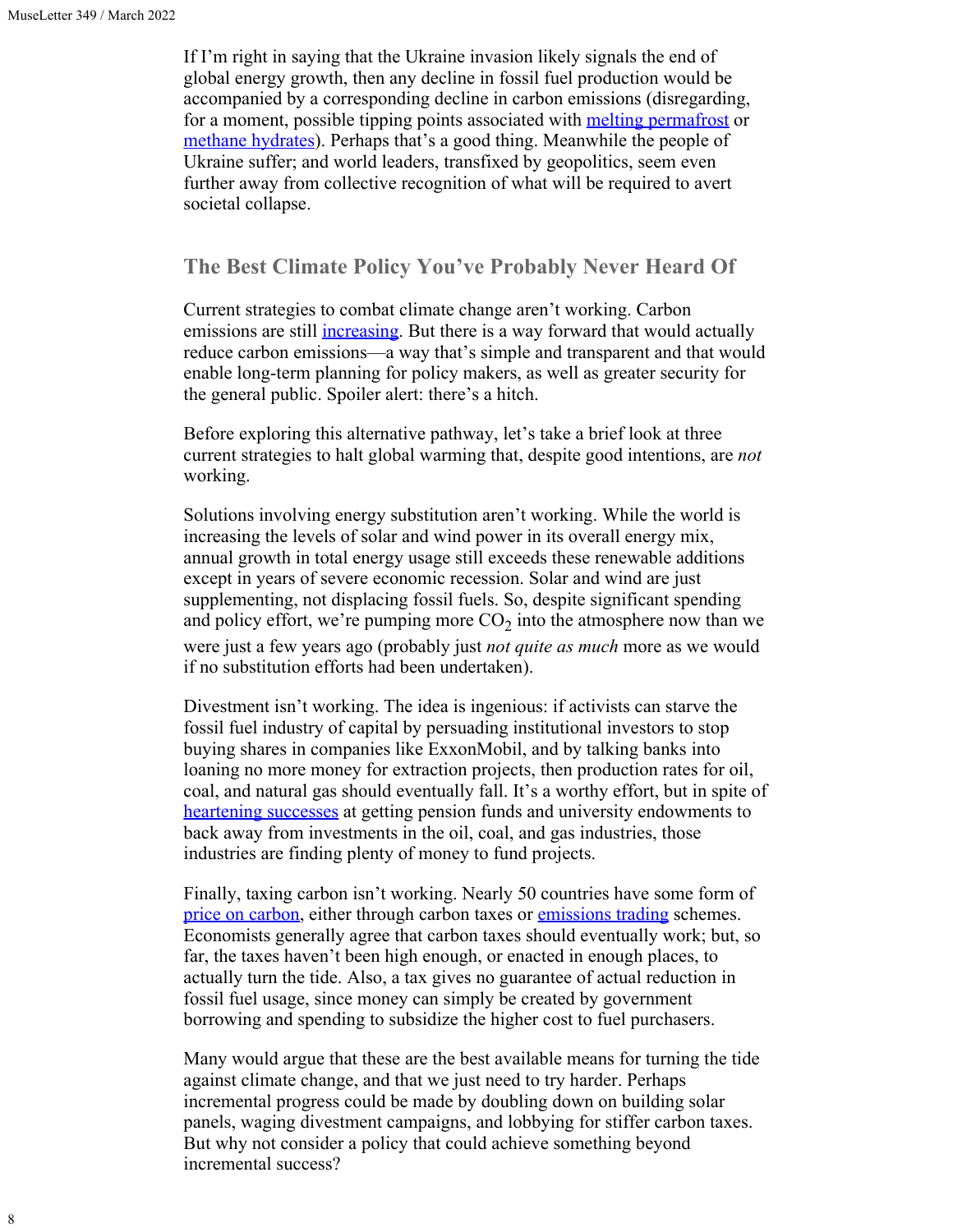Here's an altogether different approach, one that has received little attention from climate scientists, activists, or policymakers. The essence of the plan is simplicity itself: just directly reduce fossil fuel production and consumption. I mentioned at the outset that there's a hitch, and I'll get to that in a moment. But first, let's explore the idea in a little more detail.

Directly reducing global production of oil, coal, and natural gas might best be accomplished through a process with three concurrent elements.

First element: through international treaty, legally cap the total amount of coal, oil, and natural gas that can be produced globally each year. Then allocate (i.e., ration) production volumes to companies and countries proportionally, based on historic production rates using the last ten years' averaged production statistics. Each company or country would have the right to trade or sell any part of its annual production quota to any other company or country; thus, the fuel industry as a whole could adjust its investments to take advantage of higher-grade resources or more efficient production techniques. Production caps would decline annually, with the rate of decline set by a global Committee on Climate Change, whose deliberations would be based on scientific consensus, independent of government. Coal would be phased out fastest, then oil, then natural gas (in view of the relative carbon intensity of these fuels).

Second element: tax windfall profits of the fossil fuel industry globally. With production caps in place, prices for coal, oil, and gas would likely rise, with increasing profits (per unit of output) going to fuel industries. Tax those profits at a high rate, and distribute the revenue as rebates to people with low incomes who have no current alternative to fuel usage, and to crucial commercial energy users such as farmers, to help with higher energy bills; also use the revenue to fund energy-efficient and low-carbon alternative energy infrastructure, supplying it preferentially to countries, communities, and households with low incomes. Also use the money to help localities transition to lower-energy and more resilient ways of meeting people's basic needs for food, housing, and transportation.

Third element: don't just ration production; ration consumption as well—at the national level. This gets more complicated. Rather than diving into the weeds here, I'll briefly describe (at the end of this article) an already wellthought-out energy rationing system. Why ration consumption? Because doing so will make it much easier for individuals, businesses, and governments to adapt fairly to changing energy availability. Rationing has a long and mostly successful history in helping societies adapt in times of scarcity, and as a tool in alleviating poverty.

The details remain to be ironed out, and the general proposal I've just outlined could be modified in various ways. For example, production permits could be sold rather than allocated, with revenue distributed the same way as windfall profit taxes. What's important is the basic mechanism: cap and ration fossil fuel production, while also rationing consumption.

Why is cap-and-ration better than just calling for more funding of green infrastructure? Substitution strategies are based on the underlying assumption that reducing fossil fuel consumption will threaten economic growth, while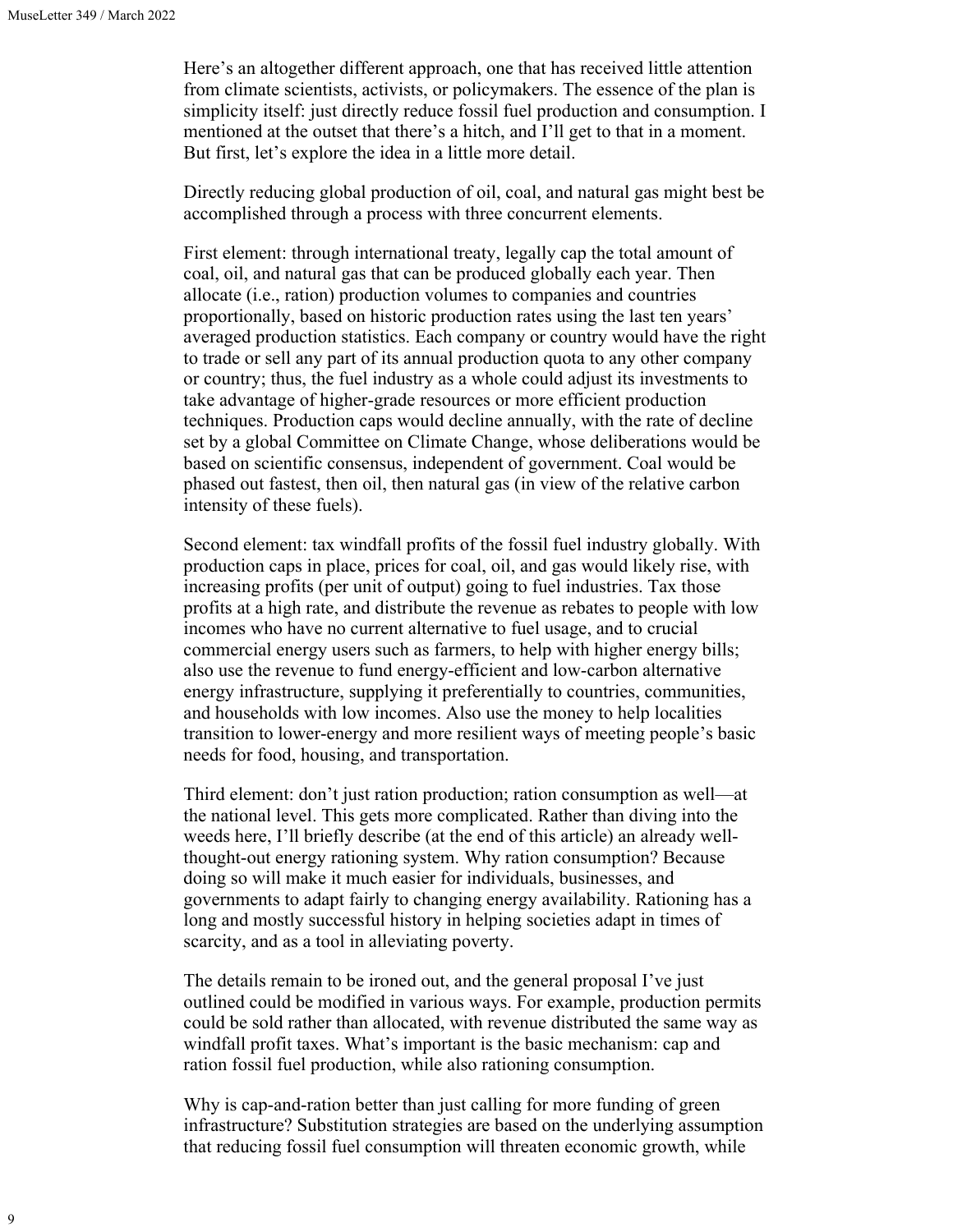installing more low-carbon energy sources will support economic growth. But will we in fact be able to maintain economic growth by building more solar panels and wind turbines while cutting fossil fuels usage? That's controversial: many people (including some [environmentalists](https://www.brightgreenlies.com/)) think renewables aren't up to the job. Others say renewables can power us to a new age of [energy abundance](https://mitpress.mit.edu/books/electrify). The approach described here does not take sides in that debate. The fact is, burning fossil fuels releases greenhouse gases that are triggering catastrophic climate change. Therefore, the important thing is to reduce fossil fuel extraction and combustion. If we can enjoy solar-and-windpowered economic expansion at the same time, that would certainly make a lot of people happy. But if we can't, then we should remember that fossil fuels are finite and depleting anyway. We will have to make do with shrinking amounts of them at some point. Why not deliberately engineer the decline now, in time to avert climate catastrophe, and in a way that's controllable, fair, and predictable? Then, if economic pain actually does ensue from living with less oil, coal, and gas, we can cooperatively limit and manage that pain.

By now you probably see the hitch. Getting the world's governments to agree on anything at all is challenging, and negotiating a global agreement typically takes years of hard effort. Getting every country to sign up to produce and use less of the very fuels that have driven economic growth over the past century or two would be extraordinarily difficult. In contrast, current global climate agreements have been easier to forge, because they just focus on *pledges* to lower emissions—and those pledges are hedged on all sides by carbon trading schemes, carbon offsets, and poorly funded aspirational plans for building renewable-energy or carbon-capture infrastructure. The result: actual emissions keep rising.

The challenges in reaching a global cap-and-ration agreement include, for example, convincing fuel exporting nations like Saudi Arabia to give up significant sources of national revenue, or talking coal-dependent nations like China into agreeing to phase out coal more quickly than other fossil fuels. But those are difficulties that will have to be faced one way or another anyway, if real progress (by whatever means) is to be made in lowering global emissions.

Further, a global cap-and-ration agreement would be harder to achieve than a global carbon tax. Yet, it would be arguably far better than a carbon tax, as there could be no gaming of the system by subsidizing fossil fuels on one hand while taxing them on the other. Emissions would decline because fossil fuel production and usage would decline. Simple and foolproof.

After contemplating the likely roadblocks in gaining universal buy-in to a global cap-and-ration scheme, it's easy to adopt a cynical attitude that says, in effect: "That's what we'd do *if* we were a rational species able to think ahead and give up immediate gratification in favor of long-term survival. But we're not, so we're headed for climate doom." As I document in my recent book *[Power](https://newsociety.com/blogs/news/introduction-to-power-by-richard-heinberg?sitedomain=us&_ga=2.228537179.771246589.1646762922-496298275.1646762922)*, the capacity for self-limitation exists everywhere in nature; further, human societies through the ages have found innumerable ways to restrict population growth and consumption of natural resources in order to stay within environmental limits. Sometimes those efforts have been insufficient and societies collapsed as a result, but self-limitation is always a real option nevertheless. So, if we are capable of restraining aspects of our own behavior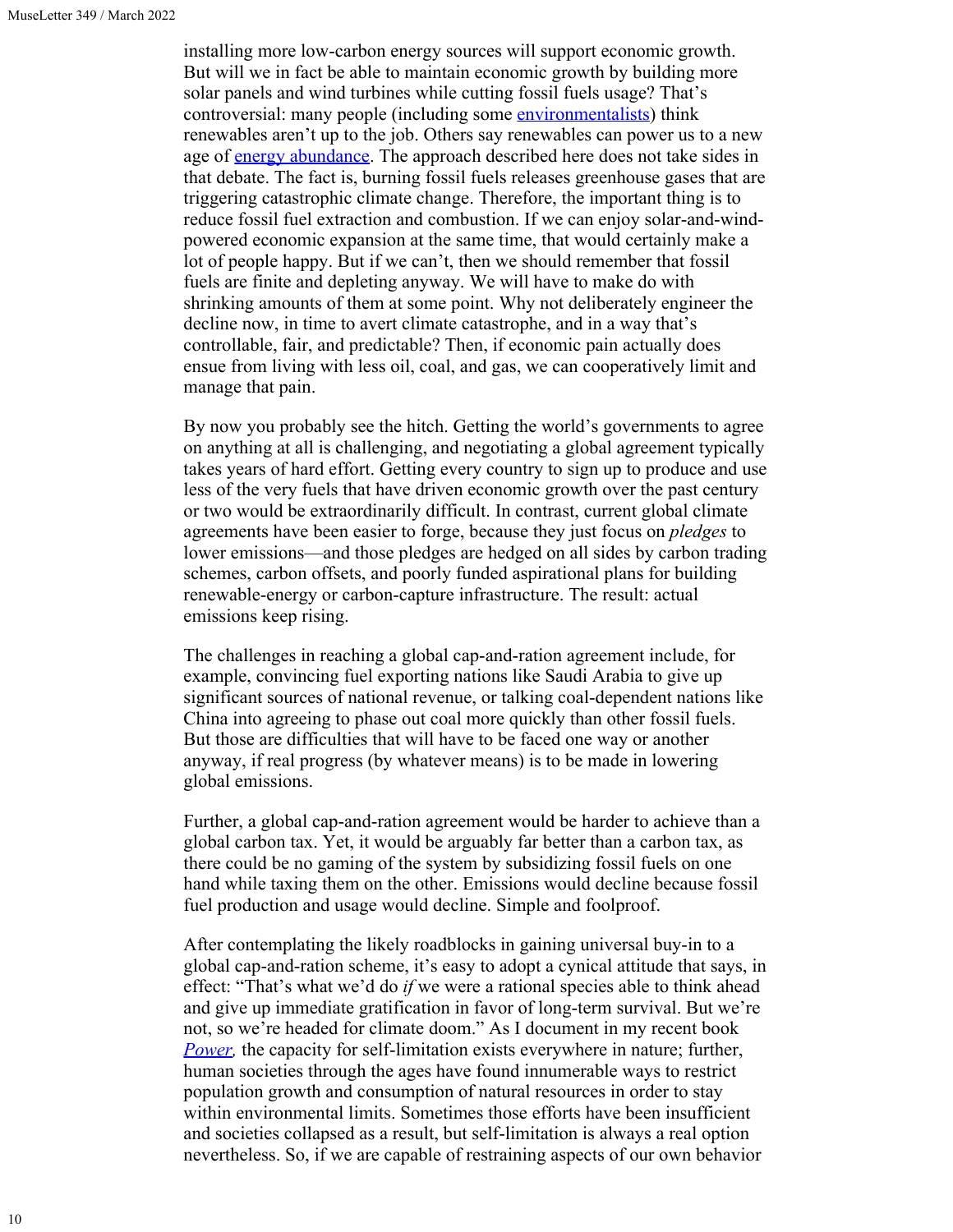that are ultimately self-destructive, why aren't we doing that now with regard to carbon emissions? There are likely many explanations. But one reason may simply be that the single strategy that would actually work to avert catastrophe—cap-and-ration—is not part of the public discussion.

If cap-and-ration is a good idea, then it should occur independently to many people. It already has; in fact, it's difficult to say who came up with it first. Aspects of cap-and-ration can be found in proposals and publications going back decades, including my 2006 book *[The Oil Depletion Protocol](https://richardheinberg.com/odp),* which suggested a global cap-and-ration scheme as a way to avert economic disruption not just from climate change, but from oil depletion as well (the book was based on a proposal by geologist Colin Campbell). Years earlier, British economist David Fleming came up with an energy rationing system called Tradable Energy Quotas (TEQs), which I'll describe below. However, it really matters little who deserves the credit; what's important is whether the plan is workable.

Current proponents of cap-and-ration (in some form or other) include:

- Stan Cox, US author of *[The Green New Deal and Beyond](https://citylights.com/open-media-series/green-new-deal-beyond/)*, and a book on the history of rationing, *[Any Way You Slice It](https://thenewpress.com/books/any-way-you-slice-it).*
- [Kevin Anderson,](http://kevinanderson.info/blog/home-2/) British climate scientist, who told the BBC in 2009: "When you have something essential like energy that you can't ration just on price—you have to ration it in a more equitable way."
- Jason Hickel, British economic anthropologist and author of *[Less Is](https://www.resilience.org/stories/2020-10-05/less-is-more-how-degrowth-will-save-the-world-by-jason-hickel/) [More: How Degrowth Will Save the World.](https://www.resilience.org/stories/2020-10-05/less-is-more-how-degrowth-will-save-the-world-by-jason-hickel/)*
- [Peter Kalmus,](https://peterkalmus.net/) US climate scientist and author of *[Being the Change](https://peterkalmus.net/books/)*.
- The UK's [Fleming Policy Centre](https://www.flemingpolicycentre.org.uk/), headed by Shaun Chamberlain.
- Larry Edwards, engineer and co-author with Stan Cox of a key article in *[Solutions Journal](https://thesolutionsjournal.com/category/feature/)* titled ["Cap and Adapt: Failsafe Policy for the](https://thesolutionsjournal.com/2020/09/01/cap-and-adapt-failsafe-policy-for-the-climate-emergency/) [Climate Emergency](https://thesolutionsjournal.com/2020/09/01/cap-and-adapt-failsafe-policy-for-the-climate-emergency/)."
- Seth Klein, Canadian author, public policy researcher, and team lead with the *Climate Emergency Unit.*
- The Irish environmental economics organization [FEASTA](https://www.feasta.org/), which advocates "[Cap Global Carbon"](https://capglobalcarbon.org/) and ["Cap & Share](https://www.youtube.com/watch?v=wKDSOuDfuDQ)."

[Discussions](https://www.resilience.org/stories/2022-02-11/four-scientists-a-few-small-nations-and-making-unthinkable-climate-action-possible/) about cap-and-ration at the governmental level have included officials from Britain and Ireland; but, so far, those talks have been only exploratory, with no commitments for action or even further study.

The purpose of this article is to raise general awareness about cap-and-ration as an option. If there is to be any chance of its implementation, the plan will require the initial buy-in of environmental organizations, then the general public, and finally policy makers.

If cap-and-ration proves to be politically unattainable, then we should be honest with ourselves about the consequences. Without cap-and-ration, the world's policy makers will most likely continue to dither with proposals that appear to reduce emissions without actually doing so. Horrific consequences from those emissions will ensue. And young people around the world, whose lives will be tragically impacted, will give up on policy solutions and look for other strategies. Some may turn to *industrial sabotage* as a way to save the last vestiges of a livable climate.